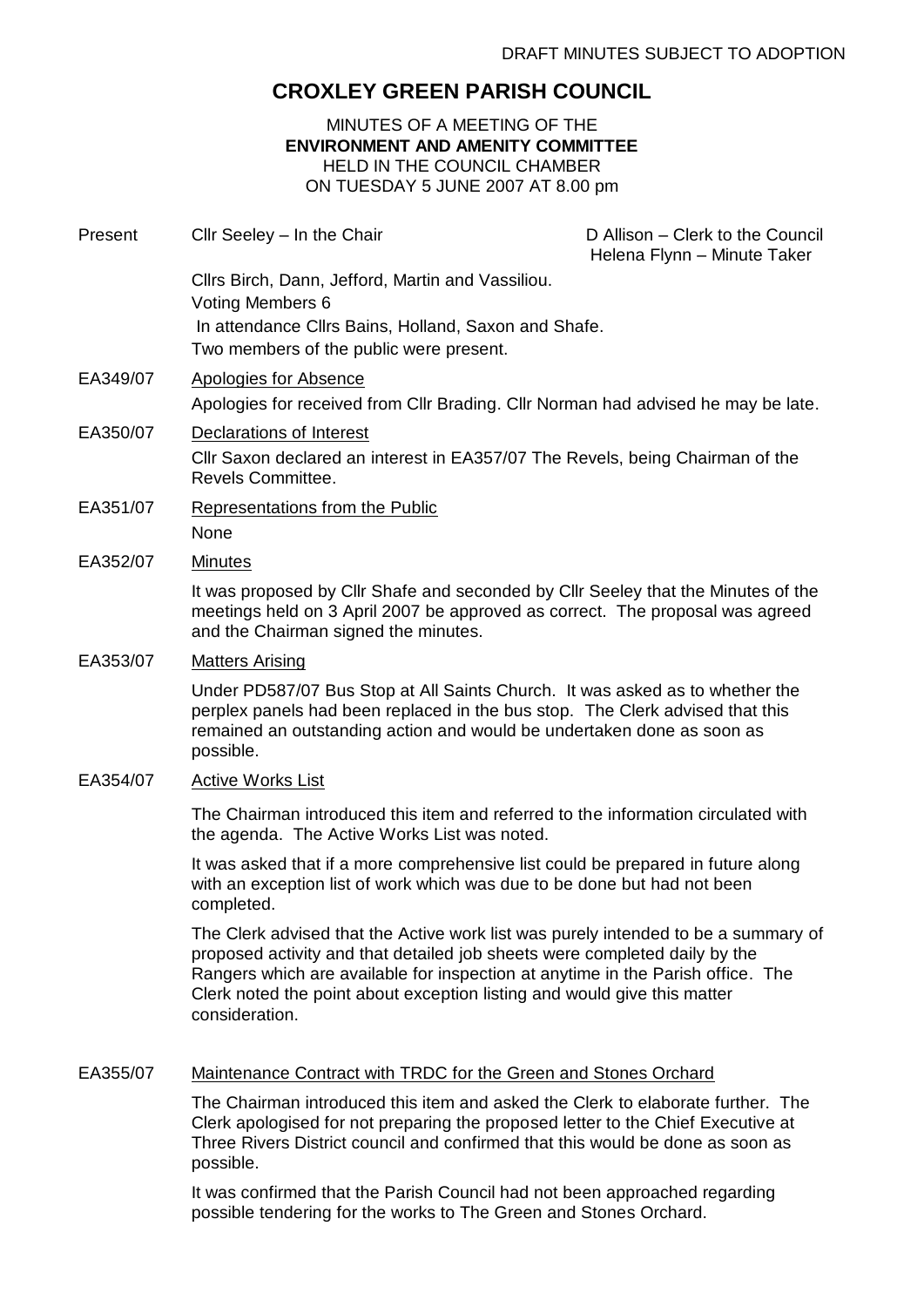It was asked if it could be established whether the Executive decision by Three Rivers District Council was subject to the scrutiny process. The Clerk advised he would check this aspect.

A Member raised the matter of a letter that had been sent concerning a possible breach of contract.

The Clerk advised that he had not seen such a letter but would look into this further.

It was advised that costings for the cut and baling was being actioned.

### EA356/07 Damage to the Green

The Chairman introduced this item and referred to the paper circulated with the Agenda highlighting the damage which has resulted on The Green after the removal of the installed wooded posts. A discussion took place as what could be done with regards to no further damage being caused.

The Clerk explained the background as to why the wooden posts were removed, and reference was made to a letter received by Three Rivers District Council from solicitors on the behalf of the residents of Salthram Cottage.

It was proposed by Cllr Vassiliou and seconded by Cllr Jefford that a letter is written to the appropriate Officers at Three Rivers District Council indicating the problems identified and ask what remedial/enforcement action they intend to take. The proposal was agreed.

It was proposed by Cllr Seeley and seconded by Cllr Birch that bearing in mind the contract to maintain The Green is still with the Parish Council, to ask Three Rivers District Council who would be responsible for any compensation should anyone injure themselves by walking over this area. The proposal was agreed.

### EA357/07 Revels

The Chairman introduced this item and asked whether Members had any suggestions they wished to put forward for the Parish Council Stand.

It was decided that photograph's of last years garden competition along with the village sign competition and this year's budget and the Junior Council poster campaign on anti litter should be put on display.

It was proposed by Cllr Vassiliou and seconded by Cllr Martin that we should sell the parish maps at a discounted sum of  $£1.00$  each. The proposal was agreed.

#### EA358/07 Senior Citizens Seaside Trip

The Chairman introduced this item and elaborated further.

It was confirmed that the sea side trip to Brighton has been organised for 2 July 2007 and there would be 35 residents attending from three sheltered accommodations, Chalmers Court, Shaftesbury Court and Cherwell (Hanover) Court. There was also to be representative(s) from the Parish Council.

It was also pointed out that a risk assessment should be undertaken and that there should be a form with next of kin/contact details.

### EA359/07 Annual Garden Competition

The Chairman introduced this item and asked Cllr Jefford to elaborate further.